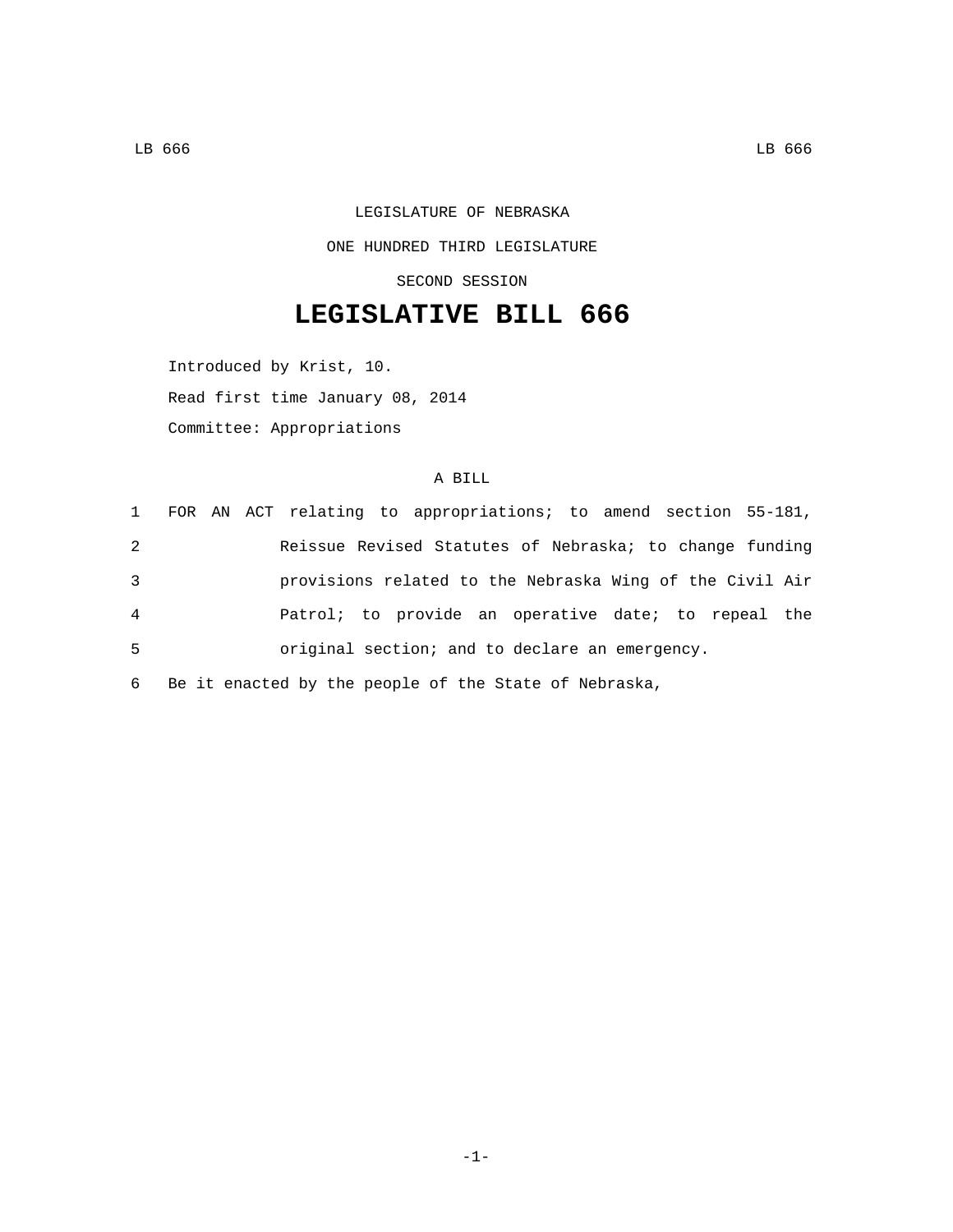| 1  | Section 1. Section 55-181, Reissue Revised Statutes of               |  |
|----|----------------------------------------------------------------------|--|
| 2  | Nebraska, is amended to read:                                        |  |
| 3  | 55-181 The Military Department may shall contract with               |  |
| 4  | the Nebraska Wing of the Civil Air Patrol, the civilian auxiliary of |  |
| 5  | the United States Air Force, for the following purposes:             |  |
| 6  | (1) To encourage and aid American citizens<br>the<br>in              |  |
| 7  | contribution of their efforts, services, and resources<br>the<br>in  |  |
| 8  | development of aviation and the maintenance of aerospace supremacy;  |  |
| 9  | (2) To encourage and develop, by example, the voluntary              |  |
| 10 | contribution of private citizens to the public welfare;              |  |
| 11 | (3)<br>To provide aviation and aerospace education and               |  |
| 12 | training:                                                            |  |
| 13 | To foster and encourage civil aviation in local<br>(4)               |  |
| 14 | communities throughout the state; and                                |  |
| 15 | (5) To assist in meeting emergencies within the state.               |  |
| 16 | The Department of Aeronautics and the Military Department            |  |
| 17 | shall enter into an agreement that will continue the funding of the  |  |
| 18 | contract under this section from the Department of Aeronautics Cash  |  |
| 19 | Fund in an amount equal to the appropriation by the Legislature for  |  |
| 20 | such purpose.                                                        |  |
| 21 | It is the intent of the Legislature to appropriate one               |  |
| 22 | hundred eleven thousand dollars annually from the General Fund for   |  |
| 23 | purposes of this section.                                            |  |
| 24 | Sec. 2. This act becomes operative on July 1, 2014.                  |  |
| 25 | Sec. 3. Original section 55-181, Reissue Revised Statutes            |  |

-2-